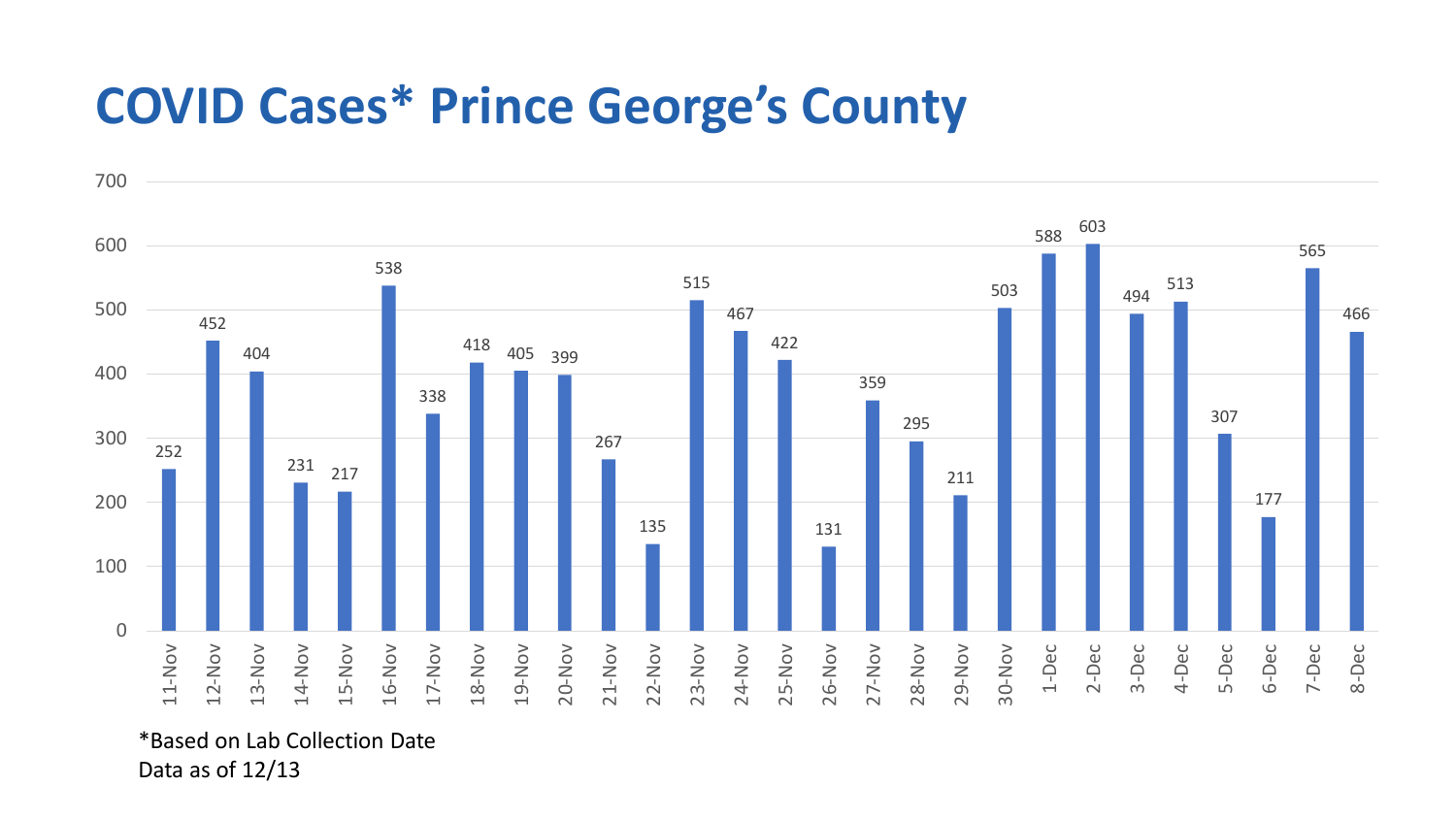## **COVID Average Daily Case Rate\* (last 14 days)**

**Prince George's County**

**Average New Cases per 100,000 population**



\*Based on Lab Collection Date Data as of 12/13